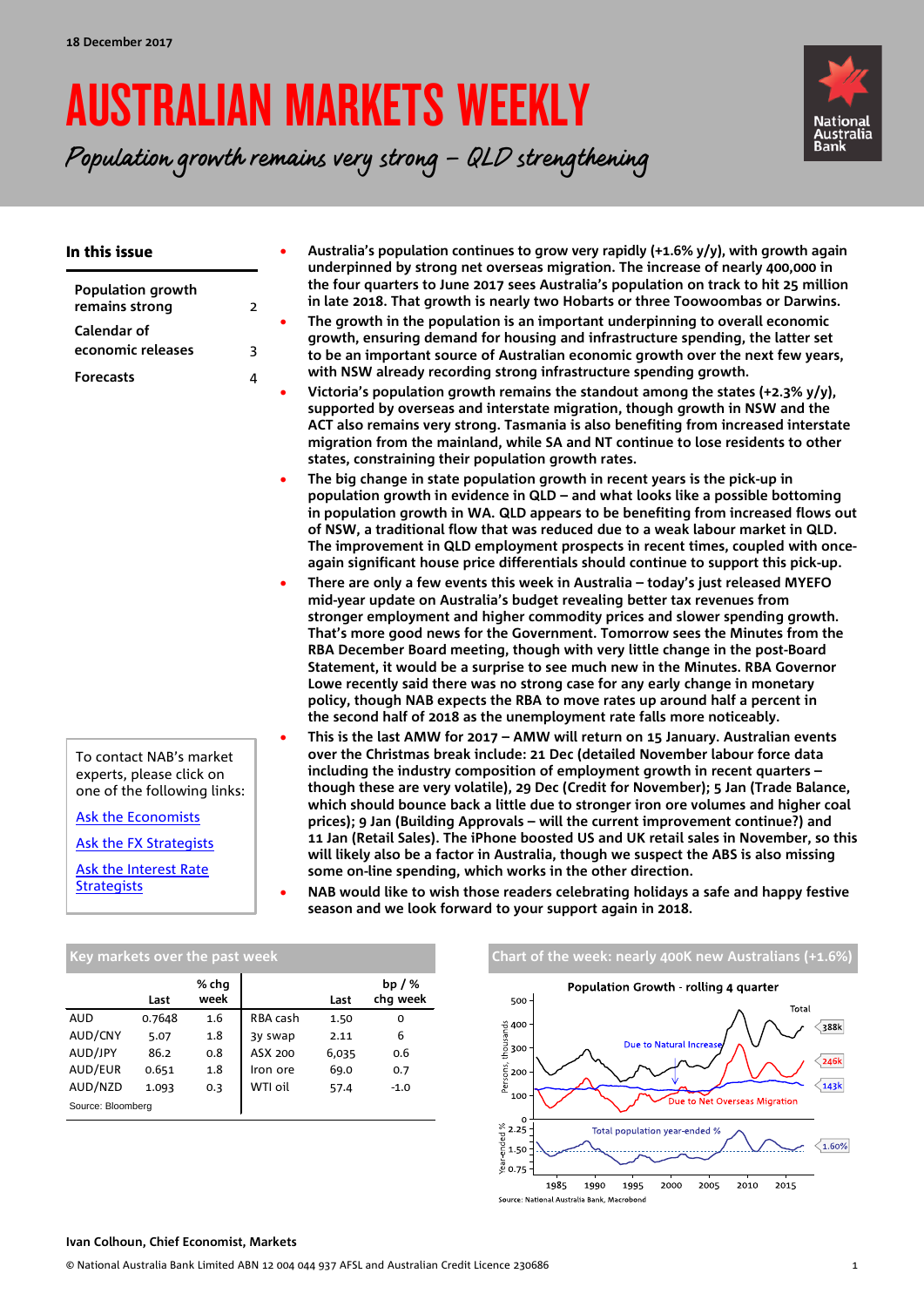#### <span id="page-1-0"></span>Australian population growth remains very strong at +1.6% y/y. QLD population growth picking up.

Australia's population continues to grow very strongly, expanding by nearly 400,000 persons (+388K) to 24.6 million persons over the four quarters to June 2017 (see Chart of the Week). This is equivalent to a new ACT, two Hobarts, three Toowoombas or Darwins and is nearly 70-90,000 more than the populations of Sydney's Central Coast, Woollongong and QLD's Sunshine Coast.

This rate of population growth is an important underpinning of overall GDP growth, with significant ongoing demand impacts on both housing construction and infrastructure. The latter is expected to be a strong contributor to economic growth over coming years (with NSW infrastructure spending currently leading the way).

As has been the case for the best part of a decade, net overseas migration of 246,000 accounts for the bulk of the population growth (nearly two-thirds of the total), while the natural increase in the population (births less deaths contributed just over a third of the increase, +143,000). Net migration was 52,000 higher than in the previous financial year, driven by increased migrants moving to Australia (+57,000). Net natural growth in the population was actually a little slower than last year (nearly 12,000) owing mainly to a slight slowing in births (9,000 less than last year).

Growth in Victoria's population remains the standout among the states, with nearly a million persons added over the past ten years and the population growing a very strong 2.3% or 144,000 over the four quarters to June. As Charts 2-3 show, Victoria is benefiting not only from strong net overseas migration, but also from net interstate migration from WA, SA and NSW, the former two likely reflecting relative economic fundamentals and for NSW better housing affordability.

The ACT and NSW are also still recording strong rates of population growth. It's worth noting though the pick-up in QLD population growth in recent quarters along with a possible bottoming in WA population growth. The pick-up in QLD is important as it will help underpin strengthening growth in that state. To the extent it is centred in Brisbane, it may also help lessen apartment over-supply. It appears likely that the traditional net flow of NSW residents to QLD has re-emerged, likely in part reflecting more attractive house prices.

Importantly, WA population growth also appears to have found a bottom, with net overseas migration improving a little over the past four quarters, though WA residents net continue to leave the state for other states, at least through to mid-year, for which these data relate. The improvement in the labour markets in QLD and WA – evident in the NAB business survey and SEEK job advertisements – is likely to mean population growth has (and will) continue to improve in these states.

The other noticeable trends in the interstate migration movements are continuing net losses of residents from SA and the NT, while Tasmania's population is currently seeing net inflows from the mainland, something that likely reflects considerably lower house prices than in Sydney and Melbourne.

**Chart 1: Victoria a standout, but QLD & WA turning**



**Chart 2:Marked improvement in QLD; Vic/NSW strong**



**Chart 3: Victoria benefiting; NSW to QLD flows rising**



[Ivan.Colhoun@nab.com.au](mailto:Ivan.Colhoun@nab.com.au)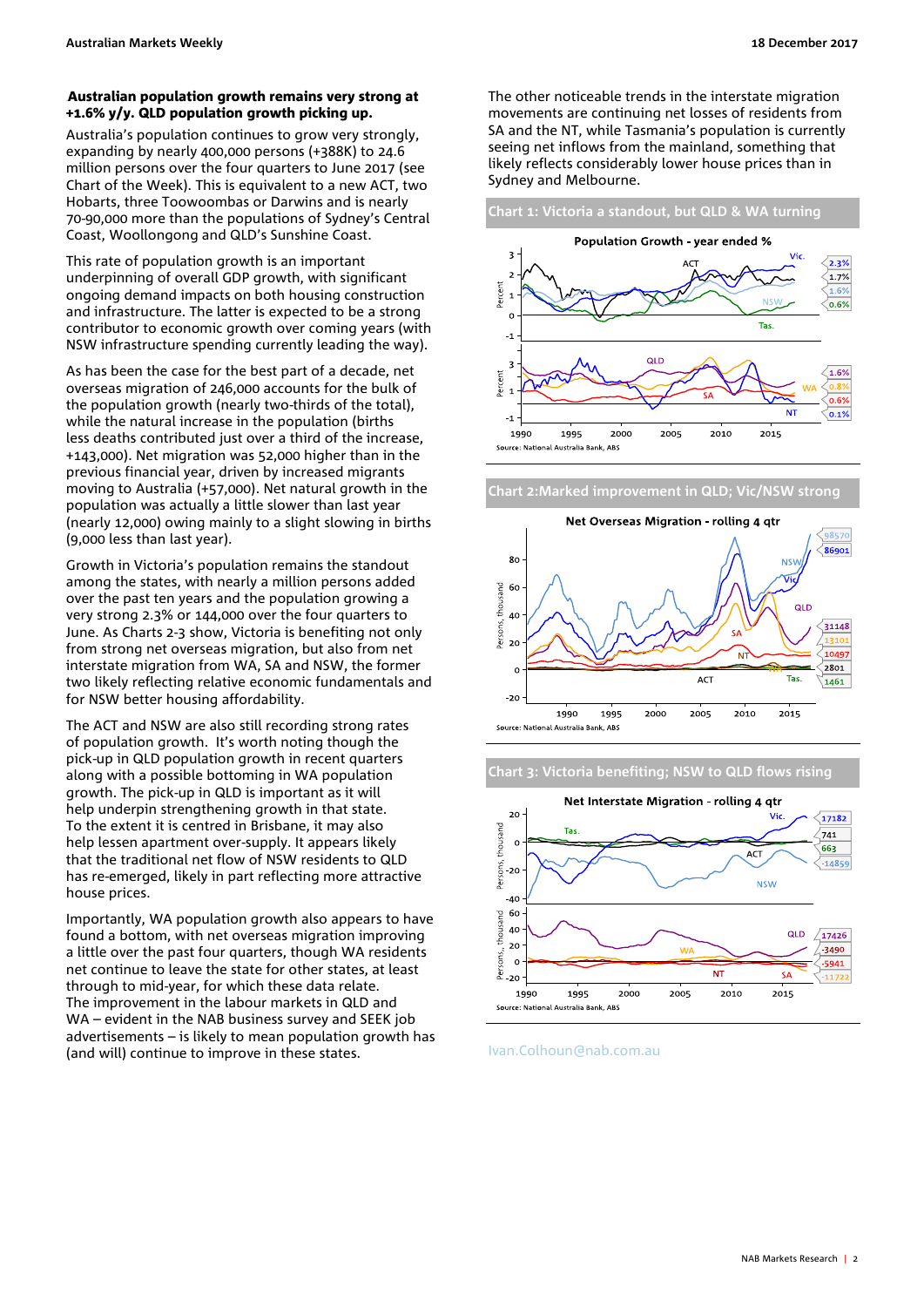### <span id="page-2-0"></span>**CALENDAR OF ECONOMIC RELEASES**

|                                  | Country Economic Indicator                                                           | Period                   | Forecast              | Consensus             | Actual | Previous                   | <b>GMT</b>     | <b>AEDT</b>    |
|----------------------------------|--------------------------------------------------------------------------------------|--------------------------|-----------------------|-----------------------|--------|----------------------------|----------------|----------------|
| AU                               | Monday, 18 December 2017<br>Budget MYEFO Underlying cash balance                     |                          |                       | $-25.7$               |        | $-29.4$                    | 1.15           | 12.15          |
| CН                               | China holds Central Economic Work Conference Dec. 18-20                              |                          | $-25.0$               |                       |        |                            |                |                |
| ΝZ                               | Performance Services Index                                                           | Nov                      |                       |                       |        | 55.6                       | 21.30          | 8.30           |
| JN                               | Trade Balance Adjusted                                                               | Nov                      |                       | 264.95                |        | 322.9                      | 23.50<br>0.00  | 10.50<br>11.00 |
| ΝZ<br>UK                         | ANZ Consumer Confidence Index/MoM<br>Rightmove House Prices MoM/YoY                  | <b>Dec</b><br>Jan        |                       | 7                     |        | $123.7/-2.1$<br>$-2.6/1.2$ | 0.10           | 11.10          |
| AU                               | New Motor Vehicle Sales MoM/YoY                                                      | Nov                      |                       |                       |        | 0.0/1.0                    | 0.30           | 11.30          |
| CН                               | China November Property Prices                                                       |                          |                       |                       |        |                            | 1.30           | 12.30          |
| ΝZ<br>EС                         | Non Resident Bond Holdings<br>ECB's Hansson speaks on outlook for Estonia, euro area | Nov                      |                       |                       |        | 60.9                       | 2.00<br>9.00   | 13.00<br>20.00 |
| EС                               | CPI MoM/YoY                                                                          | Nov                      |                       |                       |        | 0.1/1.4                    | 10.00          | 21.00          |
| EС                               | CPI Core YoY                                                                         | Nov F                    |                       |                       |        | 0.9                        | 10.00          | 21.00          |
| UK<br>СA                         | CBI Trends Total Orders/Selling Prices<br>Int'l Securities Transactions              | Dec<br>Oct               |                       |                       |        | 17.0/17.0<br>16.8          | 11.00<br>13.30 | 22.00<br>0.30  |
| СA                               | Bloomberg Nanos Confidence                                                           | Dec 15                   |                       |                       |        | 59.0                       | 15.00          | 2.00           |
| US                               | NAHB Housing Market Index                                                            | Dec                      |                       | 70                    |        | 70.0                       | 15.00          | 2.00           |
| Tuesday<br>ΝZ                    | 19 December 2017<br>Westpac Consumer Confidence                                      | 4Q                       |                       |                       |        | 112.4                      | 21.00          | 8.00           |
| AU                               | ANZ Roy Morgan Weekly Consumer Confidence Index                                      | Dec 17                   |                       |                       |        | 115.1                      | 22.30          | 9.30           |
| ΝZ                               | ANZ Activity Outlook/Business Confidence                                             | Dec                      |                       |                       |        | $6.5/-39.3$                | 0.00           | 11.00          |
| AU<br>JN                         | <b>RBA Dec. Rate Meeting Minutes</b><br>Machine Tool Orders YoY                      | Nov F                    |                       |                       |        | 46.9                       | 0.30<br>6.00   | 11.30<br>17.00 |
| GE                               | <b>IFO Business Climate</b>                                                          | Dec                      |                       |                       |        | 117.5                      | 9.00           | 20.00          |
| GE                               | IFO Current Assessment/Expectations                                                  | Dec                      |                       |                       |        | 124.4/111.0                | 9.00           | 20.00          |
| EС<br>EС                         | Construction Output MoM/YoY<br>Labour Costs YoY                                      | Oct<br>3Q                |                       |                       |        | 0.1/3.1<br>1.8             | 10.00<br>10.00 | 21.00<br>21.00 |
| US                               | Housing Starts/MoM                                                                   | Nov                      |                       | 1250/-3.1             |        | 1290.0/13.7                | 13.30          | 0.30           |
| US                               | <b>Building Permits/MoM</b>                                                          | Nov                      |                       | $1275/-3.1$           |        | 1297.0/5.9                 | 13.30          | 0.30           |
| US                               | <b>Current Account Balance</b>                                                       | 3Q                       |                       | -116.5                |        | -123.1                     | 13.30          | 0.30           |
| ΝZ                               | Global Dairy Auction, early AM NZT<br>Wednesday, 20 December 2017                    |                          | mixed                 |                       |        | $+0.4$                     |                |                |
| ΝZ                               | Trade Balance NZD/12m YTD                                                            | Nov                      | $-355$                | -550/-2700            |        | $-871.0/-2986.0$           | 21.45          | 8.45           |
| NZ                               | BoP Current Account Balance NZD/% of GDP                                             | 3Q                       | $-4.5/-2.6$           | $-4.2/-2.5$           |        | $-0.6/-2.8$                | 21.45          | 8.45           |
| AU<br>AU                         | Westpac Leading Index MoM<br>Skilled Vacancies MoM                                   | Nov<br>Nov               |                       |                       |        | 0.1<br>0.5                 | 23.30<br>0.00  | 10.30<br>11.00 |
| AU                               | NAB Cashless Retail Sales Index                                                      | Nov                      |                       |                       |        |                            | 0.30           | 11.30          |
| ΝZ                               | Credit Card Spending MoM/YoY                                                         | Nov                      |                       |                       |        | 0.8/2.9                    | 2.00           | 13.00          |
| JN<br>JN                         | All Industry Activity Index MoM<br>Convenience Store Sales YoY                       | Oct<br>Nov               |                       | 0.3                   |        | $-0.5$<br>$-1.8$           | 4.30<br>7.00   | 15.30<br>18.00 |
| GЕ                               | PPI MoM/YoY                                                                          | Nov                      |                       |                       |        | 0.3/2.7                    | 7.00           | 18.00          |
| EС                               | <b>ECB Current Account SA</b>                                                        | Oct                      |                       |                       |        | 37.8                       | 9.00           | 20.00          |
| UK                               | CBI Total Dist. Reported Sales/Retailing                                             | Dec                      |                       |                       |        | 30.0/26.0                  | 11.00          | 22.00          |
| СA<br>US                         | Wholesale Trade Sales MoM<br>Existing Home Sales/MoM                                 | Oct<br>Nov               |                       | 5.53/0.91             |        | $-1.2$<br>5.5/2.0          | 13.30<br>15.00 | 0.30<br>2.00   |
|                                  | Thursday, 21 December 2017                                                           |                          |                       |                       |        |                            |                |                |
| NZ                               | <b>GDP SA QoQ/YoY</b>                                                                | 3Q                       | 0.7/2.5               | 0.6/2.4               |        | 0.8/2.5                    | 21.45          | 8.45           |
| ΝZ<br>UK                         | Net Migration SA<br>GfK Consumer Confidence                                          | Nov<br>Dec               |                       | $-12$                 |        | 5580.0<br>$-12.0$          | 21.45<br>0.10  | 8.45<br>11.10  |
| AU                               | RBA FX Transactions Market                                                           | Nov                      |                       |                       |        | 609.0                      | 0.30           | 11.30          |
| ΝZ                               | Credit Aggregates, Household YoY                                                     | Nov                      |                       |                       |        | 6.4                        | 2.00           | 13.00          |
| ΝZ<br>JN                         | New Residential Lending YoY<br>BOJ Kuroda speaks at press conference after MPM       | Nov                      |                       |                       |        | $-14.1$                    | 2.00<br>6.30   | 13.00<br>17.30 |
| UK                               | Public Finances (PSNCR)/Central Government NCR                                       | Nov                      |                       |                       |        | $-3.8/-7.0$                | 9.30           | 20.30          |
| UK                               | Public Sector Net Borrowing/PSNB ex Banking Groups                                   | Nov                      |                       | 8.6/8.7               |        | 7.5/8.0                    | 9.30           | 20.30          |
| JN<br>US                         | <b>BOJ Policy Balance Rate/10-Yr Yield Target</b><br><b>GDP Annualized QoQ</b>       | <b>Dec 21</b><br>3Q T    |                       | 3.3                   |        | $-0.1/0.0$<br>3.3          | 13.30          | 0.30           |
| US                               | Initial Jobless Claims                                                               | Dec 16                   |                       |                       |        | 225.0                      | 13.30          | 0.30           |
| US                               | <b>GDP Price Index</b>                                                               | 3Q T                     |                       | 2.1                   |        | 2.1                        | 13.30          | 0.30           |
| US<br>US                         | Chicago Fed Nat Activity Index                                                       | Nov                      |                       | 21                    |        | 0.7<br>22.7                | 13.30          | 0.30<br>0.30   |
| СA                               | Philadelphia Fed Business Outlook<br>Retail Sales/Ex Auto MoM                        | Dec<br>Oct               |                       | 7                     |        | 0.1/0.3                    | 13.30<br>13.30 | 0.30           |
| СA                               | CPI NSA MoM/YoY                                                                      | Nov                      |                       | 7                     |        | 0.1/1.4                    | 13.30          | 0.30           |
| СA                               | CPI Core- Common/Trim YoY%                                                           | Nov                      |                       | $\prime$              |        | 1.6/1.5<br>1.7             | 13.30<br>13.30 | 0.30<br>0.30   |
| СA<br>US                         | CPI Core- Median YoY%<br>FHFA House Price Index MoM                                  | Nov<br>Oct               |                       |                       |        | 0.3                        | 14.00          | 1.00           |
| EС                               | Consumer Confidence                                                                  | Dec A                    |                       |                       |        | 0.1                        | 15.00          | 2.00           |
| US                               | Leading Index                                                                        | Nov                      |                       | 0.4                   |        | 1.2                        | 15.00          | 2.00           |
| UK                               | Friday, 22 December 2017<br>Lloyds Business Barometer                                | Dec                      |                       |                       |        | 24.0                       | 0.10           | 11.10          |
| GE                               | GfK Consumer Confidence                                                              | Jan                      |                       |                       |        | 10.7                       | 7.00           | 18.00          |
| UK                               | <b>Current Account Balance</b>                                                       | 3Q                       |                       | $-21.25$              |        | $-23.2$                    | 9.30           | 20.30          |
| UK<br>UK                         | GDP QoQ/YoY<br>Index of Services MoM/3m/3m                                           | 3Q F<br>Oct              |                       | 0.4/1.5<br>0.2/0.3    |        | 0.4/1.5<br>0.1/0.4         | 9.30<br>9.30   | 20.30<br>20.30 |
| UK                               | Total Business Investment QoQ/YoY                                                    | 3Q F                     |                       |                       |        | 0.2/1.3                    | 9.30           | 20.30          |
| СA                               | <b>GDP MoM/YoY</b>                                                                   | Oct                      |                       |                       |        | 0.2/3.3                    | 13.30          | 0.30           |
| US<br>US                         | Personal Income/Spending<br>PCE Deflator MoM/YoY                                     | <b>Nov</b><br><b>Nov</b> |                       | 0.4/0.4<br>0.3/1.8    |        | 0.4/0.3<br>0.1/1.6         | 13.30          | 0.30<br>0.30   |
| US                               | <b>PCE Core MoM/YoY</b>                                                              | <b>Nov</b>               |                       | 0.1/1.5               |        | 0.2/1.4                    | 13.30<br>13.30 | 0.30           |
| US                               | Durable Goods Orders/Core Orders                                                     | Nov P                    |                       | 1.8                   |        | $-0.8$                     | 13.30          | 0.30           |
| US<br>US                         | New Home Sales/MoM<br>U. of Mich. Sentiment/5-10 Yr Inflation                        | Nov<br>Dec F             |                       | $651/-5$<br>97.2      |        | 685.0/6.2<br>96.8          | 15.00<br>15.00 | 2.00<br>2.00   |
| US                               | Kansas City Fed Manf. Activity                                                       | Dec                      |                       |                       |        | 16.0                       | 16.00          | 3.00           |
| US                               | Baker Hughes U.S. Rig Count/Oil Rigs                                                 | Dec 15                   |                       | $\prime$              |        | 931.0/751.0                | 18.00          | 5.00           |
|                                  | Upcoming Central Bank Interest Rate Announcements                                    |                          |                       |                       |        |                            |                |                |
| Japan, BoJ                       |                                                                                      | 21-Dec                   | $-0.1%$               | $-0.1%$               |        | $-0.1%$                    |                |                |
| Canada, BoC                      |                                                                                      | 18-Jan                   |                       |                       |        | 1.00%                      |                |                |
| Europe ECB<br>US Federal Reserve |                                                                                      | 25-Jan<br>1-Feb          | $-0.4%$<br>1.25-1.50% | $-0.4%$<br>1.25-1.50% |        | $-0.4%$<br>1.25-1.50%      |                |                |
| Australia, RBA                   |                                                                                      | 6-Feb                    | 1.50%                 | 1.50%                 |        | 1.50%                      |                |                |
| New Zealand, RBNZ<br>UK BOE      |                                                                                      | 8-Feb                    | 1.75%<br>0.5%         | 1.75%                 |        | 1.75%<br>0.50%             |                |                |
|                                  |                                                                                      | 8-Feb                    |                       |                       |        |                            |                |                |

GMT: Greenwich Mean Time; AEDT: Australian Eastern Daylight Savings Time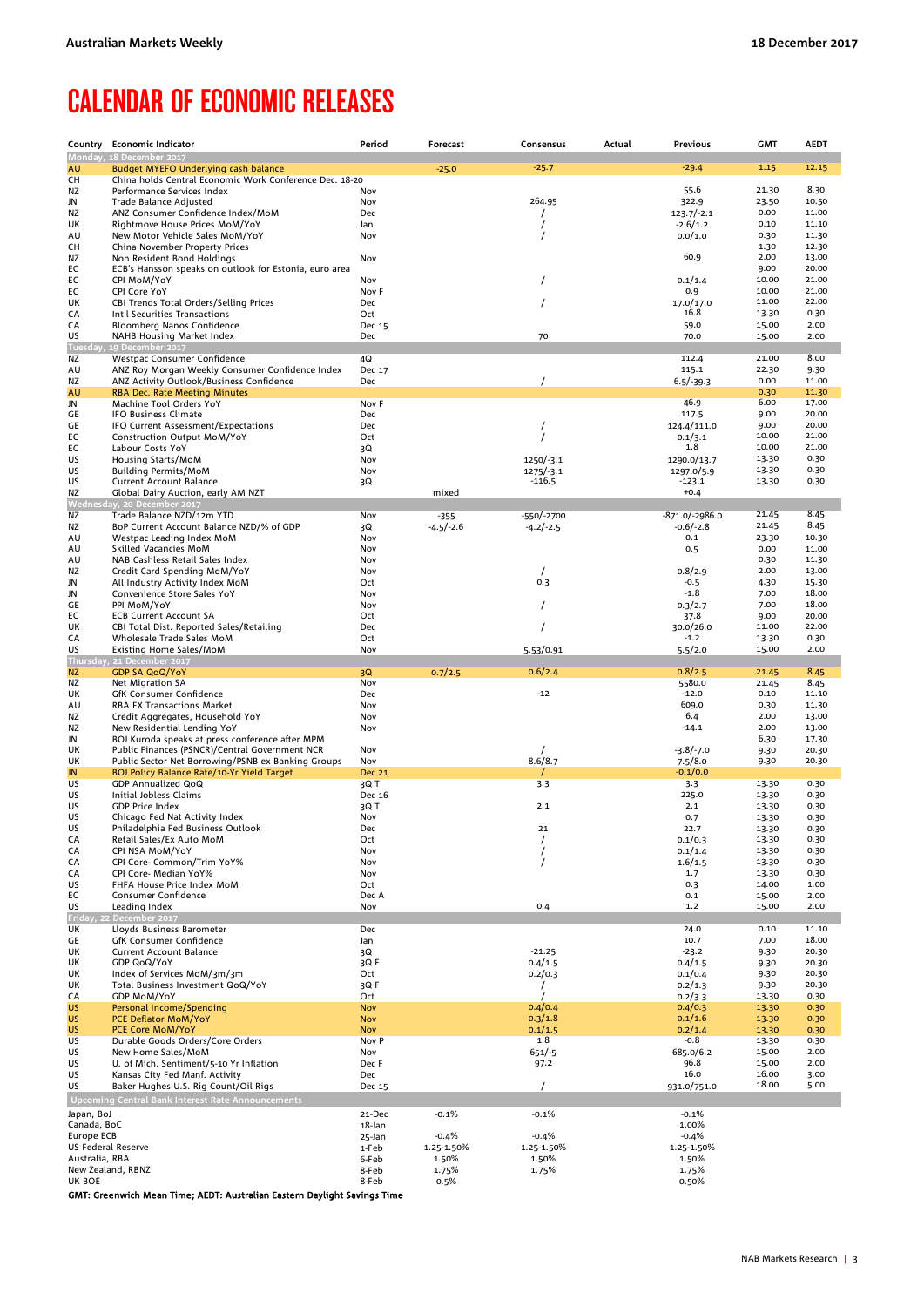## <span id="page-3-0"></span>**FORECASTS**

#### **Economic Forecasts**

| Annual % change                       |         |        |        |        |                |                |                      |        | Quarterly % change |                |                |                |                |                |                |        |                |                |                |        |
|---------------------------------------|---------|--------|--------|--------|----------------|----------------|----------------------|--------|--------------------|----------------|----------------|----------------|----------------|----------------|----------------|--------|----------------|----------------|----------------|--------|
|                                       |         |        |        |        |                |                | 2016<br>2018<br>2017 |        |                    |                | 2019           |                |                |                |                |        |                |                |                |        |
| <b>Australia Forecasts</b>            | 2016    | 2017   | 2018   | 2019   | Q <sub>1</sub> | Q <sub>2</sub> | Q3                   | Q4     | $Q_1$              | Q <sub>2</sub> | Q <sub>3</sub> | Q <sub>4</sub> | Q <sub>1</sub> | Q <sub>2</sub> | Q <sub>3</sub> | $Q_4$  | Q <sub>1</sub> | Q <sub>2</sub> | Q <sub>3</sub> | $Q_4$  |
| <b>Household Consumption</b>          | 2.8     | 2.1    | 2.0    | 2.4    | 0.9            | 0.5            | 0.3                  | 0.9    | 0.4                | 0.8            | 0.1            | 0.5            | 0.5            | 0.6            | 0.6            | 0.5    | 0.6            | 0.6            | 0.6            | 0.6    |
| <b>Underlying Business Investment</b> | $-11.9$ | 2.9    | 4.8    | 4.8    | $-3.4$         | $-2.4$         | $-5.5$               | 1.7    | 3.2                | 0.2            | 2.6            | 1.4            | 1.6            | 0.4            | 0.1            | 1.6    | 1.3            | 0.9            | 1.7            | 1.7    |
| <b>Residential Construction</b>       | 8.6     | $-2.3$ | $-2.2$ | $-2.2$ | 4.4            | 1.4            | $-0.9$               | 2.6    | $-3.4$             | $-0.5$         | $-1.0$         | 0.5            | $-0.9$         | $-0.6$         | $-0.8$         | $-0.7$ | $-0.4$         | $-0.5$         | $-0.3$         | $-0.7$ |
| Underlying Public Spending            | 5.2     | 4.4    | 3.6    | 4.1    | 1.9            | 2.0            | 0.8                  | 0.7    | 1.1                | 1.2            | 1.5            | 0.8            | O.8            | 0.8            | 0.8            | O.9    | 1.1            | 1.1            | 1.1            | 1.1    |
| Exports                               | 6.8     | 5.1    | 7.2    | 3.6    | 2.7            | 1.3            | 0.9                  | 2.7    | $-1.6$             | 3.3            | 1.9            | 1.6            | 2.2            | 1.5            | 1.1            | O.9    | 0.8            | 0.8            | 0.6            | 0.8    |
| Imports                               | 0.2     | 7.4    | 4.1    | 4.2    | $-0.8$         | 2.6            | 0.7                  | 2.4    | 2.7                | 0.5            | 1.9            | 1.4            | 0.9            | 0.7            | 0.7            | 1.0    | 1.2            | 1.0            | 1.2            | 1.2    |
| Net Exports (a)                       | 1.2     | $-0.6$ | 0.5    | $-0.2$ | 1.1            | $-0.3$         | 0.0                  | 0.0    | $-0.9$             | 0.5            | O.O            | 0.0            | O.3            | 0.1            | 0.1            | 0.0    | $-0.1$         | $-0.1$         | $-0.2$         | $-0.1$ |
| Inventories (a)                       | 0.1     | $-0.1$ | O.O    | O.O    | $-0.1$         | 0.3            | 0.1                  | $-0.3$ | 0.3                | $-0.6$         | 0.2            | $-0.1$         | 0.1            | 0.1            | $-0.1$         | 0.1    | O.O            | 0.0            | 0.0            | 0.0    |
| Domestic Demand - qtr%                |         |        |        |        | 0.1            | 0.6            | $-0.2$               | 1.0    | 0.7                | 0.8            | 0.6            | 0.6            | 0.6            | 0.5            | 0.5            | 0.6    | 0.7            | 0.7            | O.8            | 0.8    |
| Dom Demand - ann %                    | 1.8     | 2.6    | 2.3    | 2.7    | 1.5            | 1.8            | 1.5                  | 2.3    | 2.2                | 2.4            | 3.2            | 2.8            | 2.6            | 2.3            | 2.2            | 2.2    | 2.4            | 2.5            | 2.8            | 3.0    |
| Real GDP - atr %                      |         |        |        |        | 1.0            | 0.8            | $-0.3$               | 1.1    | 0.4                | 0.9            | 0.6            | 0.6            | 1.0            | 0.7            | 0.4            | 0.7    | 0.7            | 0.6            | 0.7            | 0.7    |
| Real GDP - ann %                      | 2.6     | 2.3    | 2.9    | 2.6    | 2.7            | 3.3            | 2.1                  | 2.4    | 1.8                | 1.9            | 2.8            | 2.5            | 3.1            | 2.9            | 2.7            | 2.9    | 2.6            | 2.4            | 2.6            | 2.6    |
|                                       |         |        |        |        |                |                |                      |        |                    |                |                |                |                |                |                |        |                |                |                |        |
| CPI headline - atr %                  |         |        |        |        | $-0.2$         | 0.4            | 0.7                  | 0.5    | 0.5                | 0.2            | 0.6            | 0.8            | 0.5            | 0.5            | 0.6            | 0.7    | 0.5            | 0.5            | 0.5            | 0.7    |
| CPI headline - ann %                  | 1.3     | 2.0    | 2.2    | 2.2    | 1.3            | 1.0            | 1.3                  | 1.5    | 2.1                | 1.9            | 1.8            | 2.1            | 2.1            | 2.4            | 2.3            | 2.2    | 2.2            | 2.3            | 2.2            | 2.2    |
| CPI underlying - gtr %                |         |        |        |        | 0.2            | 0.4            | 0.4                  | 0.5    | 0.5                | 0.6            | 0.4            | 0.4            | 0.5            | 0.5            | 0.5            | 0.5    | 0.6            | 0.5            | 0.5            | 0.5    |
| CPI underlying - ann %                | 1.5     | 1.8    | 1.9    | 2.1    | 1.5            | 1.5            | 1.5                  | 1.5    | 1.7                | 1.9            | 1.9            | 1.9            | 1.9            | 1.7            | 1.9            | 2.0    | 2.1            | 2.1            | 2.1            | 2.2    |
| Wages (Pvte WPI - gtr %               |         |        |        |        | 0.5            | 0.5            | 0.4                  | 0.4    | 0.5                | 0.5            | 0.4            | 0.4            | 0.5            | 0.5            | 0.5            | 0.7    | 0.6            | 0.6            | 0.6            | 0.6    |
| Wages (Pvte WPI - ann %)              | 1.9     | 1.9    | 1.9    | 2.3    | 2.0            | 2.0            | 1.9                  | 1.8    | 2.0                | 2.0            | 1.9            | 1.8            | 1.8            | 1.8            | 1.9            | 2.2    | 2.2            | 2.3            | 2.4            | 2.2    |
| Unemployment Rate (%)                 | 5.7     | 5.6    | 5.3    | 5.2    | 5.8            | 5.7            | 5.7                  | 5.7    | 5.9                | 5.6            | 5.5            | 5.4            | 5.3            | 5.3            | 5.3            | 5.2    | 5.2            | 5.2            | 5.2            | 5.1    |
| Terms of trade                        | 0.5     | 12.0   | $-1.2$ | $-0.4$ | $-1.9$         | 2.5            | 4.1                  | 11.2   | 5.5                | $-6.1$         | $-0.4$         | $-0.2$         | $-2.9$         | $-0.9$         | $-0.8$         | $-0.3$ | $-0.4$         | $-1.0$         | $-0.2$         | 0.1    |
| G&S trade balance, SAbn               | $-14.3$ | 16.3   | 4.9    | $-5.6$ | $-8.4$         | $-7.4$         | $-4.1$               | 5.7    | 6.8                | 3.4            | 3.1            | 3.1            | 1.6            | 1.5            | 1.1            | 0.7    | O.O            | $-1.3$         | $-2.0$         | $-2.3$ |
| % of GDP                              | $-0.8$  | O.G    | 0.3    | $-0.3$ | $-2.0$         | $-1.8$         | $-1.0$               | 1.3    | 1.5                | 0.8            | 0.7            | 0.7            | 0.4            | 0.3            | 0.2            | O.2    | O.O            | $-0.3$         | $-0.4$         | $-0.5$ |
| Current Account (% GDP)               | $-2.9$  | $-1.9$ | $-2.5$ | $-3.0$ | $-3.7$         | $-3.9$         | $-2.9$               | $-1.1$ | $-1.3$             | $-2.2$         | $-2.0$         | $-2.0$         | $-2.5$         | $-2.5$         | $-2.6$         | $-2.6$ | $-2.8$         | $-3.0$         | $-3.2$         | $-3.2$ |

 **Source: NAB Group Economics; (a) Contributions to GDP growth**

**Exchange Rate Forecasts Global Government Contract Government Contract Contract Contract Contract Contract Contract Contract Contract Contract Contract Contract Contract Contract Contract Contract Contract Contract Cont** 

|                                | 18-Dec | <b>Dec-17</b> | <b>Mar-18</b> | Jun-18 |      | Sep-18 Dec-18 |
|--------------------------------|--------|---------------|---------------|--------|------|---------------|
| <b>Majors</b>                  |        |               |               |        |      |               |
| AUD/USD                        | 0.7648 | 0.75          | 0.73          | 0.72   | 0.73 | 0.73          |
| NZD/USD                        | 0.6998 | 0.69          | 0.68          | 0.68   | 0.69 | 0.70          |
| USD/JPY                        | 112.75 | 114           | 115           | 116    | 117  | 118           |
| EUR/USD                        | 1.1744 | 1.17          | 1.20          | 1.21   | 1.24 | 1.26          |
| GBP/USD                        | 1.3316 | 1.37          | 1.40          | 1.41   | 1.43 | 1.44          |
| USD/CNY                        | 6.6093 | 6.67          | 6.59          | 6.55   | 6.52 | 6.50          |
| USD/CAD                        | 1.2877 | 1.28          | 1.29          | 1.29   | 1.29 | 1.29          |
| USD/CHF                        | 0.9910 | 0.98          | 0.97          | 0.97   | 0.94 | 0.94          |
|                                |        |               |               |        |      |               |
| <b>Australian Cross Rates</b>  |        |               |               |        |      |               |
| AUD/NZD                        | 1.0929 | 1.09          | 1.07          | 1.06   | 1.05 | 1.04          |
| AUD/JPY                        | 86.2   | 86            | 84            | 83     | 85   | 86            |
| AUD/EUR                        | 0.6512 | 0.64          | 0.61          | 0.60   | 0.59 | 0.58          |
| AUD/GBP                        | 0.5743 | 0.55          | 0.52          | 0.51   | 0.51 | 0.51          |
| AUD/CNY                        | 5.0548 | 5.00          | 4.81          | 4.72   | 4.73 | 4.75          |
| AUD/CAD                        | 0.9848 | 0.96          | 0.94          | 0.93   | 0.94 | 0.94          |
| AUD/CHF                        | 0.7579 | 0.73          | 0.71          | 0.70   | 0.68 | 0.69          |
|                                |        |               |               |        |      |               |
| <b>Interest Rate Forecasts</b> |        |               |               |        |      |               |

|                               | 18-Dec  | Dec-17  | <b>Mar-18</b> | Jun-18  | $Sep-18$ | <b>Dec-18</b> |
|-------------------------------|---------|---------|---------------|---------|----------|---------------|
| <b>Australia Rates</b>        |         |         |               |         |          |               |
| RBA Cash rate                 | 1.50    | 1.50    | 1.50          | 1.50    | 1.75     | 2.00          |
| 3 month bill rate             | 1.78    | 1.75    | 1.75          | 2.00    | 2.25     | 2.25          |
| 3 Year Swap Rate              | 2.12    | 2.1     | 2.3           | 2.4     | 2.7      | 2.9           |
| 10 Year Swap Rate             | 2.75    | 2.9     | 3.0           | 3.1     | 3.3      | 3.5           |
| <b>Offshore Policy Rates</b>  |         |         |               |         |          |               |
| US Fed funds                  | 1.50    | 1.50    | 1.75          | 2.00    | 2.00     | 2.25          |
| ECB deposit rate              | $-0.40$ | $-0.40$ | $-0.40$       | $-0.40$ | $-0.40$  | $-0.20$       |
| BoE repo rate                 | 0.50    | 0.50    | 0.50          | 0.50    | 0.50     | 0.75          |
| BoJ excess reserves rate      | $-0.10$ | $-0.10$ | $-0.10$       | $-0.10$ | $-0.10$  | $-0.10$       |
| <b>RBNZ OCR</b>               | 1.75    | 1.75    | 1.75          | 1.75    | 2.00     | 2.25          |
| China 1yr lending rate        | 4.35    | 4.35    | 4.35          | 4.35    | 4.35     | 4.35          |
| China Reserve Ratio           | 17.0    | 16.5    | 16.0          | 16.0    | 16.0     | 16.0          |
| 10-year Benchmark Bond Yields |         |         |               |         |          |               |
| Australia                     | 2.56    | 2.70    | 2.70          | 2.80    | 2.85     | 3.05          |
| <b>United States</b>          | 2.35    | 2.50    | 2.50          | 2.60    | 2.60     | 2.75          |
| New Zealand                   | 2.74    | 2.95    | 2.95          | 3.10    | 3.15     | 3.40          |

Sources: NAB Global Markets Research; Bloomberg; ABS

| orecasts' |               |               |        |      |               | <b>Global GDP</b> |      |      |      |      |      |      |       |
|-----------|---------------|---------------|--------|------|---------------|-------------------|------|------|------|------|------|------|-------|
|           |               |               |        |      |               |                   |      |      |      |      |      |      | 20 Yr |
| 18-Dec    | <b>Dec-17</b> | <b>Mar-18</b> | Jun-18 |      | Sep-18 Dec-18 | Dec year          | 2014 | 2015 | 2016 | 2017 | 2018 | 2019 | Avge  |
|           |               |               |        |      |               | Australia         | 2.6  | 2.5  | 2.6  | 2.3  | 2.9  | 2.6  | 3.4   |
| 0.7648    | 0.75          | 0.73          | 0.72   | 0.73 | 0.73          | US                | 2.6  | 2.9  | 1.5  | 2.3  | 2.4  | 2.0  | 2.6   |
| 0.6998    | 0.69          | 0.68          | 0.68   | 0.69 | 0.70          | Eurozone          | 1.4  | 2.0  | 1.8  | 2.4  | 2.2  | 1.9  | 1.5   |
| 112.75    | 114           | 115           | 116    | 117  | 118           | UK                | 3.1  | 2.3  | 1.8  | 1.5  | 1.5  | 1.5  | 2.4   |
| 1.1744    | 1.17          | 1.20          | 1.21   | 1.24 | 1.26          | Japan             | 0.3  | 1.4  | 0.9  | 1.8  | 1.4  | 0.9  | 0.8   |
| 1.3316    | 1.37          | 1.40          | 1.41   | 1.43 | 1.44          | China             | 7.3  | 6.9  | 6.7  | 6.8  | 6.5  | 6.3  | 9.2   |
| 6.6093    | 6.67          | 6.59          | 6.55   | 6.52 | 6.50          | India             | 7.0  | 7.5  | 7.9  | 6.4  | 7.1  | 7.3  | 6.6   |
| 1.2877    | 1.28          | 1.29          | 1.29   | 1.29 | 1.29          | New Zealand       | 3.4  | 2.5  | 3.0  | 2.5  | 2.9  | 2.9  | 3.0   |
| 0.9910    | 0.98          | 0.97          | 0.97   | 0.94 | 0.94          | World             | 3.5  | 3.4  | 3.2  | 3.5  | 3.6  | 3.5  | 3.5   |
|           |               |               |        |      |               | MTP Top 5         | 4.0  | 4.1  | 3.7  | 4.2  | 3.9  | 3.6  | 5.0   |

#### AUD/NZD **1.0929** 1.09 1.07 1.06 1.05 1.04 **Commodity prices (\$US)**

| ____________     |        |      |                                    |      |      |      |
|------------------|--------|------|------------------------------------|------|------|------|
|                  | 18-Dec |      | Dec-17 Mar-18 Jun-18 Dec-18 Dec-19 |      |      |      |
| WTI oil          | 57.42  | 51   | 52                                 | 54   | 58   | 60   |
| Gold             | 1254   | 1270 | 1270                               | 1280 | 1290 | 1300 |
| Iron ore         | 69.0   | 62   | 60                                 | 62   | 60   | 60   |
| Hard coking coal | 232    | 160  | 140                                | 120  | 100  | 101  |
| Thermal coal     | 100    | 85   | 85                                 | 80   | 80   | 80   |
| Copper           | 6855   | 6400 | 6340                               | 6280 | 6280 | 6280 |
| Aust LNG (*)     | 6.13   | 7.8  | 7.9                                | 8.0  | 8.5  | 8.8  |

**18-Dec Dec-17 Mar-18 Jun-18 Sep-18 Dec-18** (\*) Implied Australian LNG export prices.